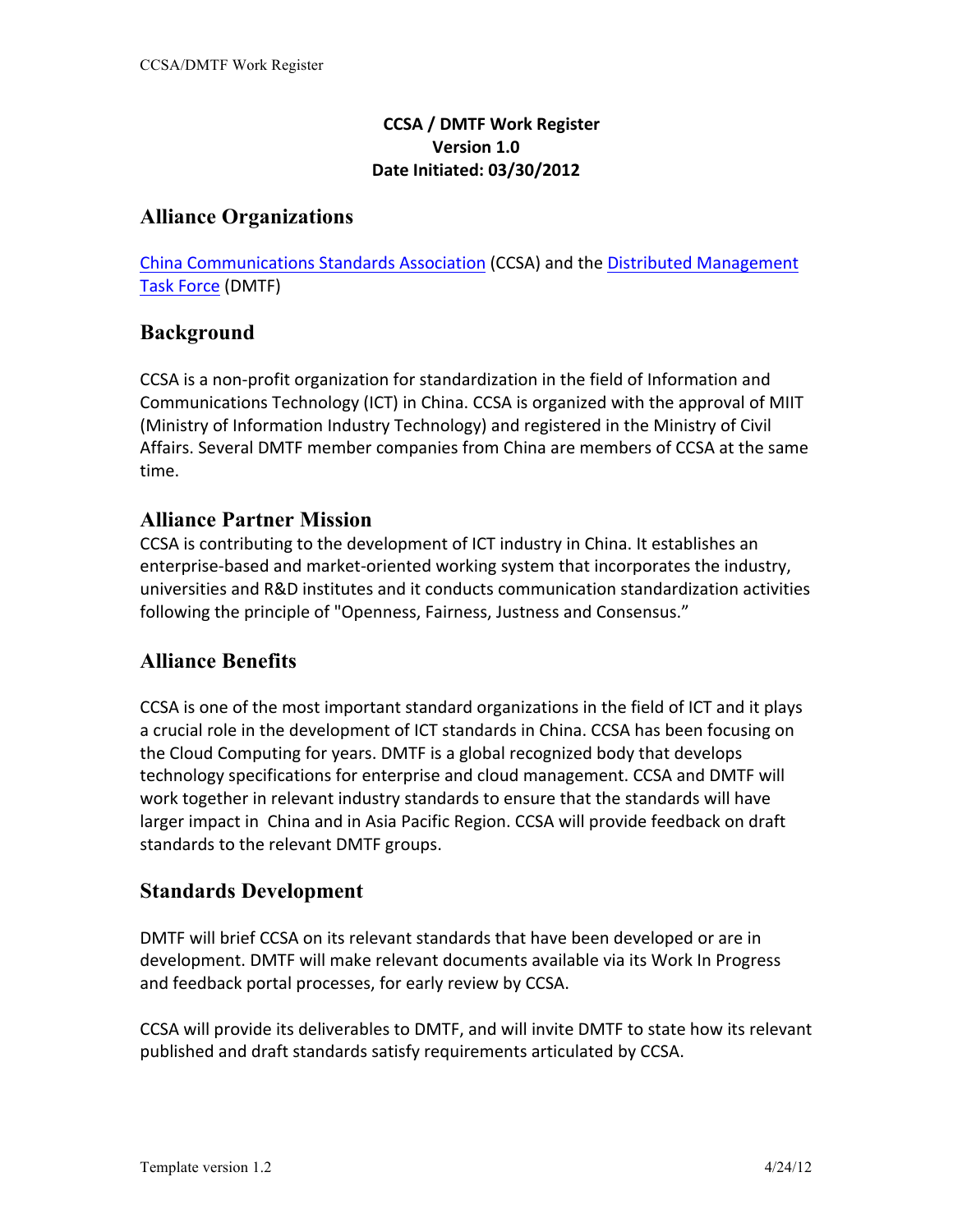CCSA may review published DMTF standards and produce statements of their relevance to CCSA published requirements.

#### **Milestones / Dates**

Collaboration with Cloud Management WG on Cloud Infrastructure Management Interface (2H2012). Collaboration between CCSA and DMTF Cloud Audit Data Federation WG (1H 2012) Collaboration between CCSA and DMTF Network Service Management WG (1H 2012)

## **Work Register Review Date**

The work register should be formally reviewed and updated annually.

#### **Resources Identified / Points of Contact:**

CCSA:

- Yang Zemin, Secretary-General, CCSA, yangzemin@ccsa.org.cn
- Liu Duo, Deputy Secretary-General, CCSA, liuduo@ritt.cn
- He Baohong, Vice Chairman of TC1(IP & Multimedia Communication Technical Committee), CCSA, hebaohong@ritt.cn
- Zhao Shizhuo, Project Manager, International Standardization Department, CCSA, zhaosz@ccsa.org.cn
- Gao Wei, Reporter of TC1, CCSA, gaowei@ritt.cn
- Guo Liang, Reporter of TC1, CCSA, guoliang@ritt.cn

DMTF:

- Jeff Wheeler, VP Education, DMTF, vp-education@dmtf.org
- Winston Bumpus, President, DMTF, president@dmtf.org
- Mark Carlson, Vice President for Alliances, DMTF, vp-alliances@dmtf.org
- Mark Johnson, Co-chair, Cloud Management WG, cmwg-chair@dmtf.org
- Matthew Rutkowski, Co-chair, Cloud Auditing Data Federation WG, cadfchair@dmtf.org
- David Corlette, Co-chair, Cloud Auditing Data Federation WG, cadfchair@dmtf.org
- Alex Zhdankin, Chair, Network Services Management WG, nsmwgchair@dmtf.org

## **Corresponding CCSA Work Register Document**

The CCSA does not have a corresponding relationship document.